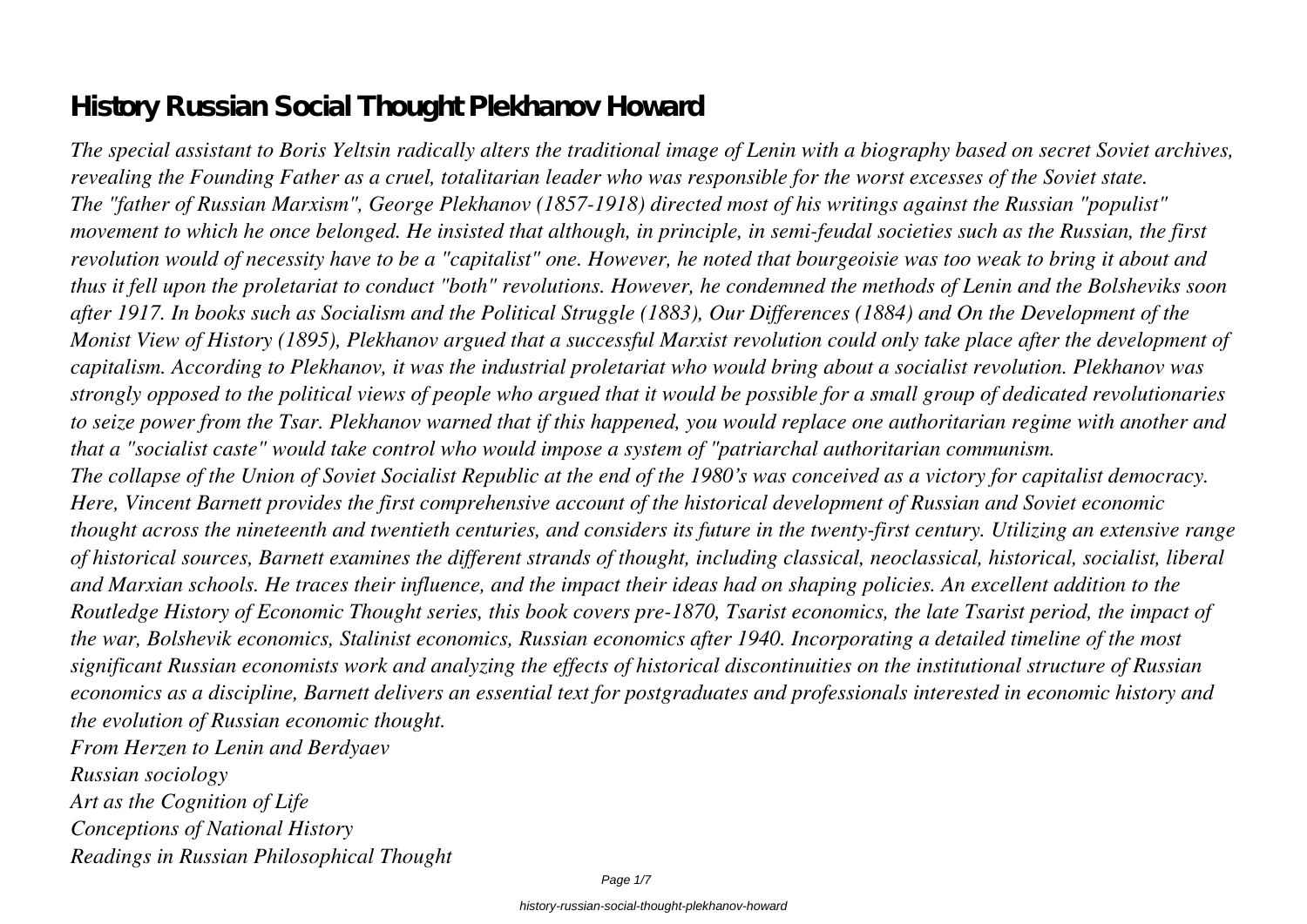### *The Hero in History*

*Baron brings together eleven articles published between 1958 and 1986 with a new introduction and an autobiographical essay that serves as a coda to the collection. The essays examine Georgi V. Plekhanov's ideas about history and their relationship to Soviet historiography, most especially his concept of poet-primitive Russia not as a Western feudal society but rather an Oriental despotism, and his views on the prospect for socialism in the United States. Baron also includes two pieces that revise his earlier thinking about Plekhanov, retracing his steps and exploring paths he neglected in his earlier research for his major biography, Plekhanov: The Father of Russian Marxism (1963).*

*The political uncertainty following the collapse of the Soviet Union and the rejection of the revolutionary model has brought Russian political thought full circle as democratic forces contend with authoritarian nationalism. This volume is essential to understanding the antidemocratic tradition in Russia and the persistent danger of totalitarianism.*

*The history of the Soviet Union has been charted in several studies over the decades. These depictions while combining accuracy, elegance, readability and imaginativeness, have failed to draw attention to the political and academic environment within which these histories were composed. Writing History in the Soviet Union: Making the Past Work is aimed at understanding this environment. The book seeks to identify the significant hallmarks of the production of Soviet history by Soviet as well as Western historians. It traces how the Russian Revolution of 1917 triggered a shift in official policy towards historians and the publication of history textbooks for schools. In 1985, the Soviet past was again summoned for polemical revision as part and parcel of an attitude of openness (glasnost') and in this, literary figures joined their energies to those of historians. The Communist regime sought to equate the history of the country with that of the Communist Party itself in 1938 and 1962 and this imposed a blanket of conformity on history writing in the Soviet Union. The book also surveys the rich abundance of writing the Russian Revolution generated as well as the divergent approaches to the history of the period. The conditions for research in Soviet archives are described as an aspect of official monitoring of history writing. Another instance of this is the manner by which history textbooks have, through the years, been withdrawn from schools and others officially nursed into circulation. This intervention, occasioned in the present circumstance by statements by President Putin himself, in the manner in which history is taught in Russian schools, continues to this day. In other words, over the years, the regime has always worked to make the past work. Please note: Taylor & Francis does not sell or distribute the Hardback in India, Pakistan, Nepal, Bhutan, Bangladesh & Sri Lanka Making the Past Work Philosophy in Russia*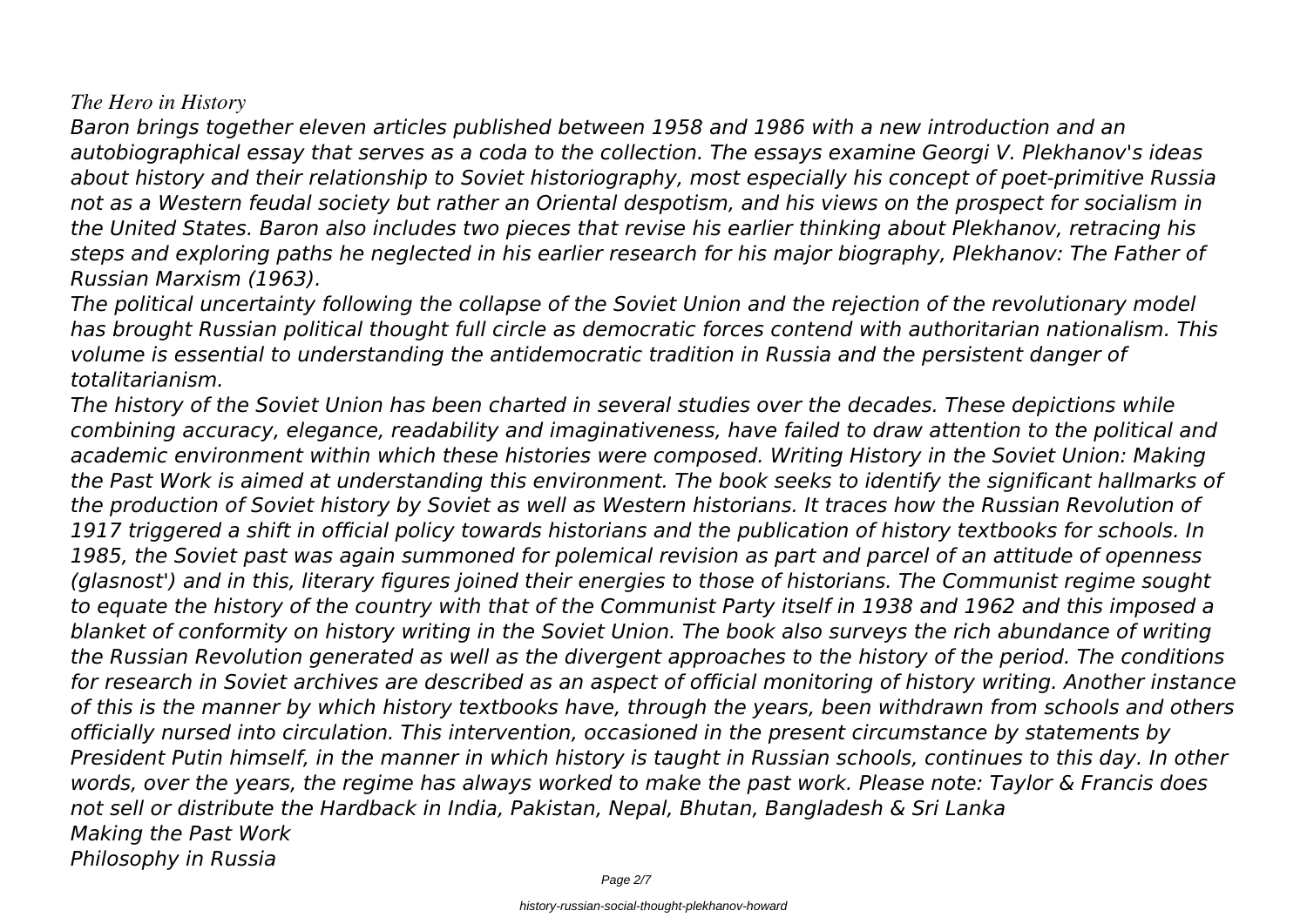# *A Study in Limitation and Possibility*

*Proceedings of Nobel Symposium 78*

*A Case of False Consciousness*

## *Vladimir Akimov on the Dilemmas of Russian Marxism 1895-1903*

Voronsky was an outstanding figure of post-revolutionary Soviet intellectual life, editor of the most important literary journal of the 1920s in the USSR and a supporter of Trotsky and the Left Opposition in the struggle against Stalinism. A defender of "fellow traveler" writes and an opponent of the Proletarian Culture movement, Voronsky was one of the authentic representatives of classical Marxism in the field of literary criticism in the twentieth century. He was executed by Stalin in 1937. Following Voronsky's "rehabilitation" in 1957, several of his writings were published in the USSR in heavily censored form. All cuts have been restored for this edition.

An encyclopedic guide to 20th-century communism around the world The first book of its kind to appear since the end of the Cold War, this indispensable reference provides encyclopedic coverage of communism and its impact throughout the world in the 20th century. With the opening of archives in former communist states, scholars have found new material that has expanded and sometimes altered the understanding of communism as an ideological and political force. A Dictionary of 20th-Century Communism brings this scholarship to students, teachers, and scholars in related fields. In more than 400 concise entries, the book explains what communism was, the forms it took, and the enormous role it played in world history from the Russian Revolution through the collapse of the Soviet Union and beyond. Examines the political, intellectual, and social influences of communism around the globe Features contributions from an international team of 160 scholars Includes more than 400 entries on major topics, such as: Figures: Lenin, Mao, Stalin, Ho Chi Minh, Pol Pot, Castro, Gorbachev Events: Cold War, Prague Spring, Cultural Revolution, Sandinista Revolution Ideas and concepts: Marxism-Leninism, cult of personality, labor Organizations and movements: KGB, Comintern, Gulag, Khmer Rouge Related topics: totalitarianism, nationalism, antifascism, anticommunism, McCarthyism Guides readers to further research through bibliographies, cross-references, and an index A collection of readings in Russian philosophical thought.

The Bolsheviks

A Political Biography of a Russian Social Democrat

Writing History in the Soviet Union

...Russian Sociology

Perception and Prejudice 1848-1923

The Algebra of Revolution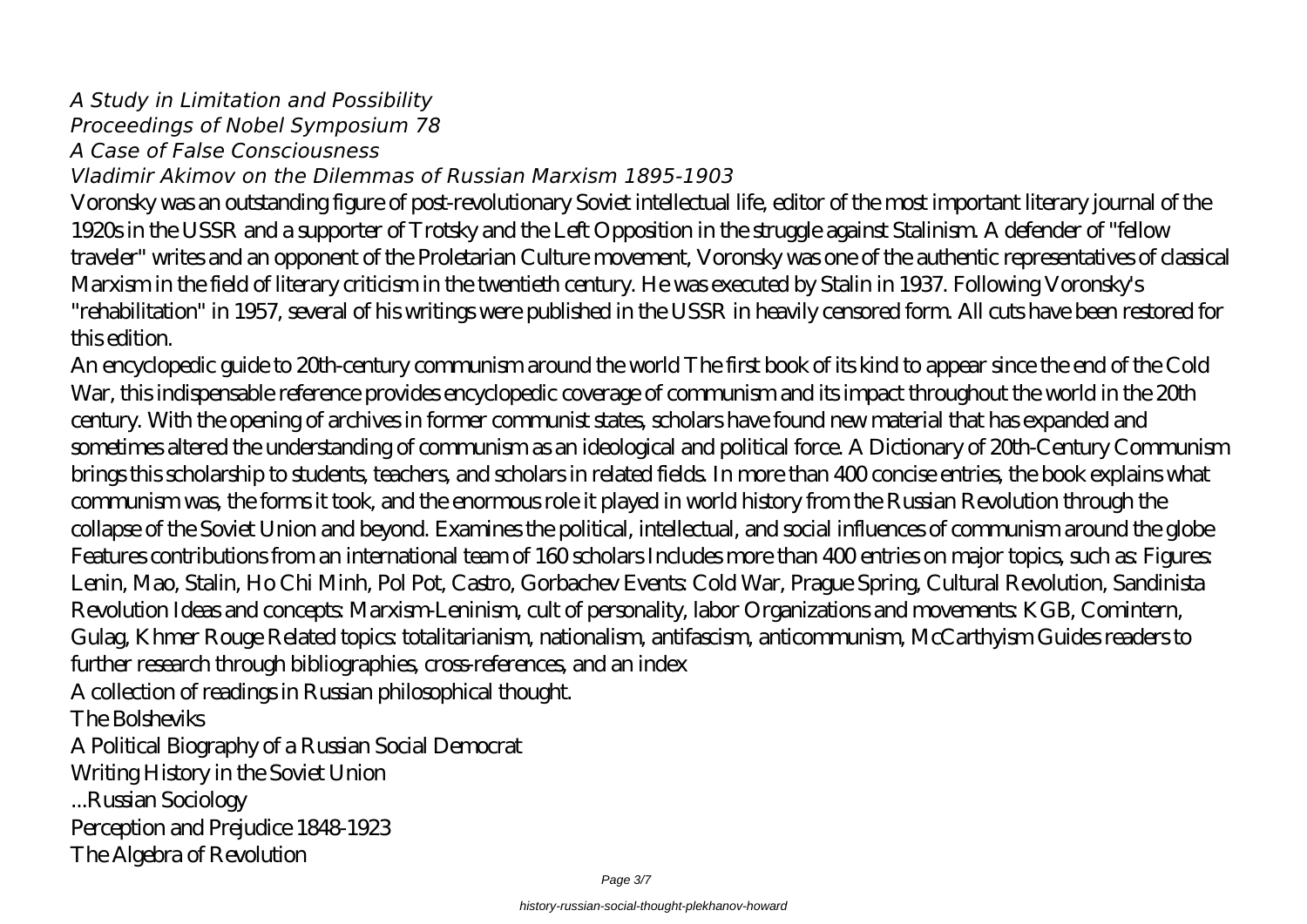This title is part of UC Press's Voices Revived program, which commemorates University of California Press's mission to seek out and cultivate the brightest minds and give them voice, reach, and impact. Drawing on a backlist dating to 1893, Voices Revived makes high-quality, peer-reviewed scholarship accessible once again using print-on-demand technology. This title was originally published in 1964.

The interaction of the individual in history and politics has posed major theoretical questions of historical analysis for the past two centuries: is social destiny shaped by forces beyond the power of the individual, or can the future be mastered by collective effort under the outstanding leadership of heroic men and women? In this classic study, a major philosopher and social theorist of the twentieth century offers a searching examination of the conditions under which individuals make choices that significantly alter the course of historical events and presents a scathing critique of various forms of social determinism that deny the individual freedom of action or a decisive role in history. The myth of the hero as the savior of the tribe or nation, as Hook notes, is older than written history. Until the ninteenth century, the hero functioned not merely as a cult figure but as a principle of historical explanation, a key to the rise and fall of countries and even of cultures. The exaggerations and omissions of this point of view produced an equally simplistic reaction with the formulation of determinist historiographies in which physical, racial, social, and economic forces replaced individuals as the dynamic factors in the development of events. Hook singles out orthodox Marxism as the most all-encompassing determinist system and subjects the historical thinking of Engels, Plekhanov, and Trotsky to sharp and meticulous scrutiny. Using the Russian Revolution as a test case, Hook observes that while the February 1917 Revolution was an inevitable development, the October revolution was, according to the best historical evidence, contingent upon the personality and actions of Lenin. In his 1978 reconsideration of the subject of heroism, appearing new to this edition, Hook defines a middle ground between the extremes of voluntarism and determinism that explains why the presence of strong personalities are decisive under certain conditions while under others key actors would appear to be almost interchangeable. He points us toward an understanding of a fascinating problem in history and raises essential questions about the role of "great" men and women in a democracy. "The Hero in History "will be of interest to intellectual historians, philosophers, political scientists, and sociologists.

This book covers virtually all the significant Russian thinkers from the age of Catherine the Great Down to the eve of the 1905 Revolution.

Lenin

G.V. Plekhanov. History of Russian social thought [Istorija russkoj obščestvennoj mysli, engl.]Transl. from the Russ. by Boris M. Bekkar [u.a.] ([New York] 1938) [Faks.-Neudr.]

The Russian Social-Democratic Labour Party, 1899-1904

Page  $4/7$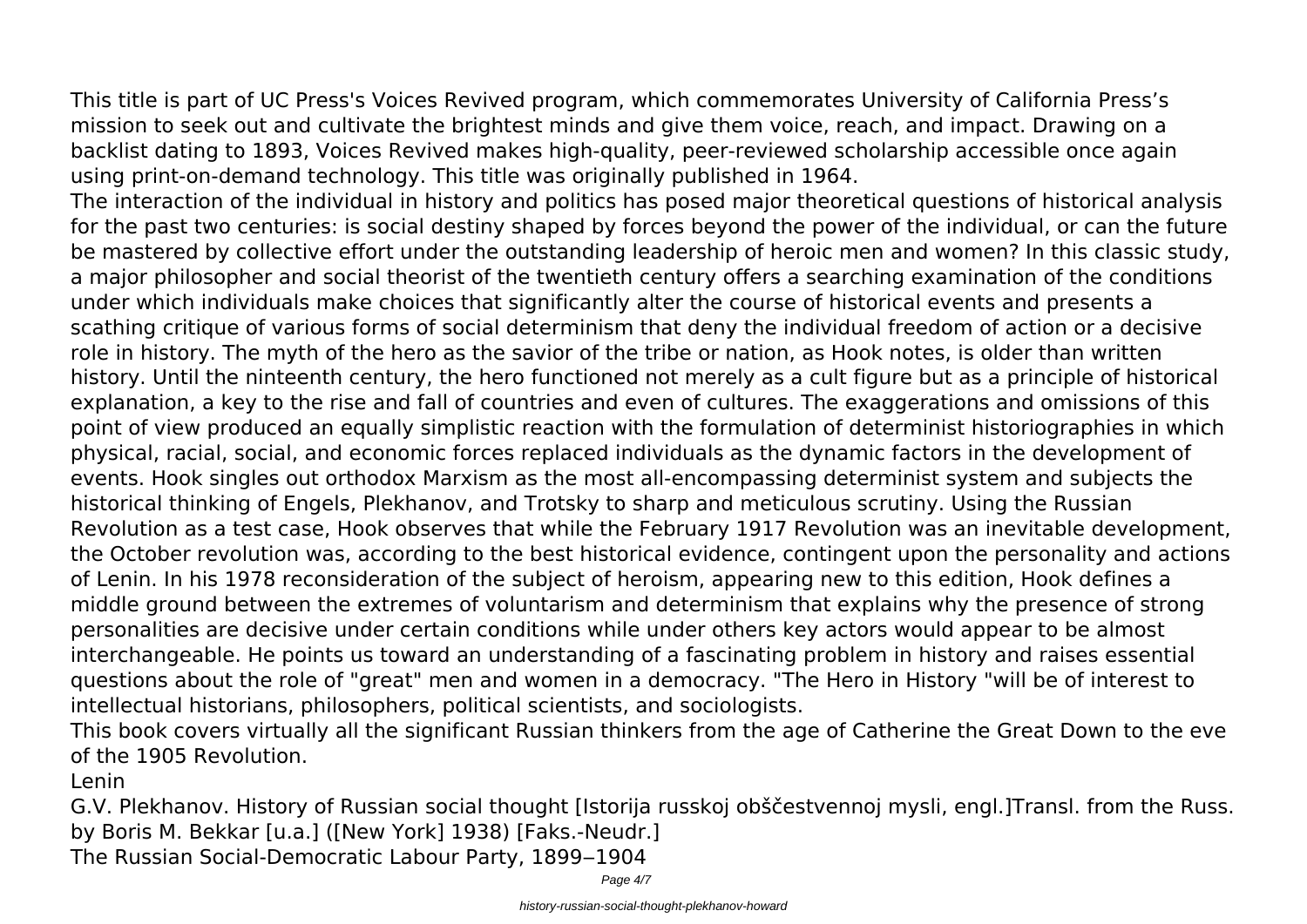## Soviet Psychology The Second Congress of the Russian Social Democratic Labour Party : A Short History of the Social Democratic Movement in Russia

## A History of Russian Economic Thought

Originally published in 1975, this title sets out to show us the differences between Soviet and other ways of thinking about nature, man, and society. The basic factor distinguishing Soviet psychology is that it views phenomena from the perspective of a highly articulated body of theoretical assumptions, and rejects the inductive 'eclecticism' of Western psychology. The theoretical framework within which Soviet psychology functions is the product of a distinctive socio-political and cultural development in Russia profoundly shaped by the institutions of autocracy and Orthodox religion, and the economic system of serfdom, and the radical revolt which grew up in opposition to this and advocated materialism, secularism, and atheism. This radical philosophic tradition in Russia, best represented by the writings of Chernishevski, fused with the doctrines of Marxism and the new science of behaviour developed by Sechenov and Pavlov to create the theoretical framework of Soviet psychology. The book also analyses the discussions, controversies, and decrees which are at the root of the contemporary science of behaviour in the Soviet Union, and points to the impressive body of empirical knowledge which has arisen. Soviet Psychology is unique in presenting Soviet psychology from an 'inside' point of view, and in making us appreciate the strongly theoretical stance of Soviet psychology which Professor McLeish claims is unlikely to be much influenced by the new atmosphere of détente. The Algebra of Revolution is the first book to study Marxist method as it has been developed by the main representatives of the classical Marxist tradition, namely Marx and Engels, Luxembourg, Lenin, Lukacs, Gramsci and Trotsky. This book provides the only single volume study of major Marxist thinkers' views on the crucial question of the dialectic, connecting them with pressing contemporary, political and theoretical questions. John Rees's The Algebra of Revolution is vital reading for anyone interested in gaining a new and fresh perspective on Marxist thought and on the notion of the dialectic.

This book engages with the full trajectory of Lenin's political philosophy from 1893 to the 1920s. Throughout his career, Lenin employed Marxist philosophy as a guide to understanding class relations, consciousness, and the revolutionary process. His insights about the nature of imperialism, the class character of movements for national liberation, and the role of the modern state remain central to understanding capitalist economic and political developments today.

A Marxist Between Anthropological Materialism and Physiology

Revolutionary Silhouettes

A History of Russian Thought

A Contribution to the History of Sociological Thought and Theory

Selected Philosophical Works

Political Profiles

**1. One of the most outstanding leaders within Second International Marxism, George Plekhanov has interested Western scholars primarily as a historical and political figure, specifically as the first full-fledged Marxist among the Russian intelligentsia. At the end of the nineteenth century he was the leader in putting Russian progressive culture in touch with Western Marxism, breaking**

Page 5/7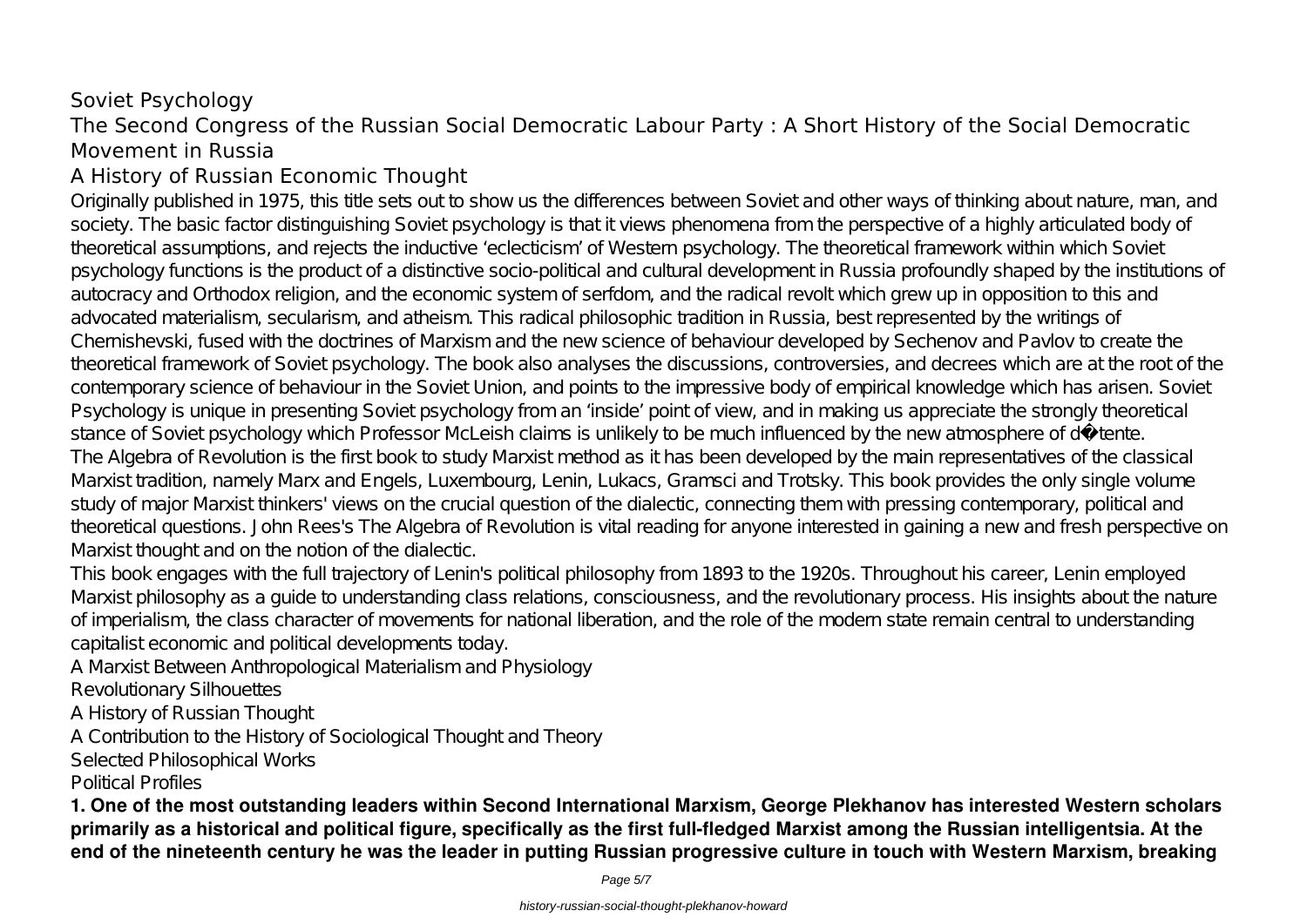**away from Populism and, at the same time, resuming materialistic tradition within Russian progressive thought. Among Russian revolutionaries, a few others to be sure had been interested in Marx before Plekhanov. The translations of some of Marx' works into Russian show this clearly. In 1869 Mikhail Bakunin translated The Communist Manifesto. Three years later Nikolaj Daniel'son, a populist, completed the first foreign-language version of the first book of Marx' Capital and within six months about a thousand copies had been sold. In the middle of the 1870's, an 'academic' economist, N. !. Ziber, helped to spread Marx' economic ideas by teaching them in Kiev and writing articles in the journal Slovo, which to some extent influenced Plekhanov's later choices. But it was Plekhanov who first analyzed the Russian situation as a whole in Marxist terms, thereby earning renown as the "Father of Russian Marxism". 1 His writings became the school for a whole generation of revolutionaries. At the beginning respected and venerated, then rejected and criticized, Plekhanov for long held the leadership of Russian Marxism, as its best-known 'Master'. Trotsky is perhaps the most intriguing and, given his prominence, the most understudied of the Soviet revolutionaries. Using new archival sources, Robert Service offers new insights. He discusses Trotsky's fractious relations with the leaders he was trying to unify; his attempt to disguise his political closeness to Stalin; and his role in the early 1920s as the progenitor of political and cultural Stalinism. Trotsky evinced a surprisingly glacial and schematic approach to making revolution. Service recounts Trotsky's role in the botched German revolution of 1923; his willingness to subject Europe to a Red Army invasion in the 1920s; and his assumption that peasants could easily be pushed onto collective farms. Although Trotsky's followers clung to the stubborn view of him as a pure revolutionary and a powerful intellect unjustly hounded into exile by Stalin, the reality is very different.--From publisher description.**

**Philosophy in Russia covers its subject broadly and in detail from the eighteenth century to Lenin and beyond into the post-Stalin period. It offers a continuous history of the development of philosophical thought in Russia, and portraits of individual and influential thinkers. The author devotes careful analysis to radicals such as Bakunin, Herzen, Chernyshevsky and Lavrov, and to the Marxists such as Plekhanov and Lenin. He also discusses the thought of writers such as Kireevsky, Leontiev and Solovyev, and examines the philosophically relevant ideas of Dostoevsky and Tolstoy. He also discusses Russian thinkers in exile, such as Berdyaev, Frank, N. O. Lossky and Shestov.For historical reasons philosophical thought in Russia has tended to become socially or politically committed thought. To what extent genuine philosophical thought has proved to be compatible with the monopoly enjoyed by Marxism-Leninism in the fields of education and publishing is a crucial question discussed in this authoritative study. The Dialectic and the Classical Marxist Tradition**

**Plekhanov in Russian History and Soviet Historiography**

**History, Theory, Content**

**The Father of Russian Marxism**

**The French Revolution and the Russian Anti-Democratic Tradition**

#### **Trotsky**

*This book analyses perceptions and images of Russia held by European socialists from 1848 to the 1920s.*

*The Russian Social-Democratic Labour Party, 1899?1904 is a volume of translated documents which express the views of the main anti-Leninist tendencies during the period in question.*